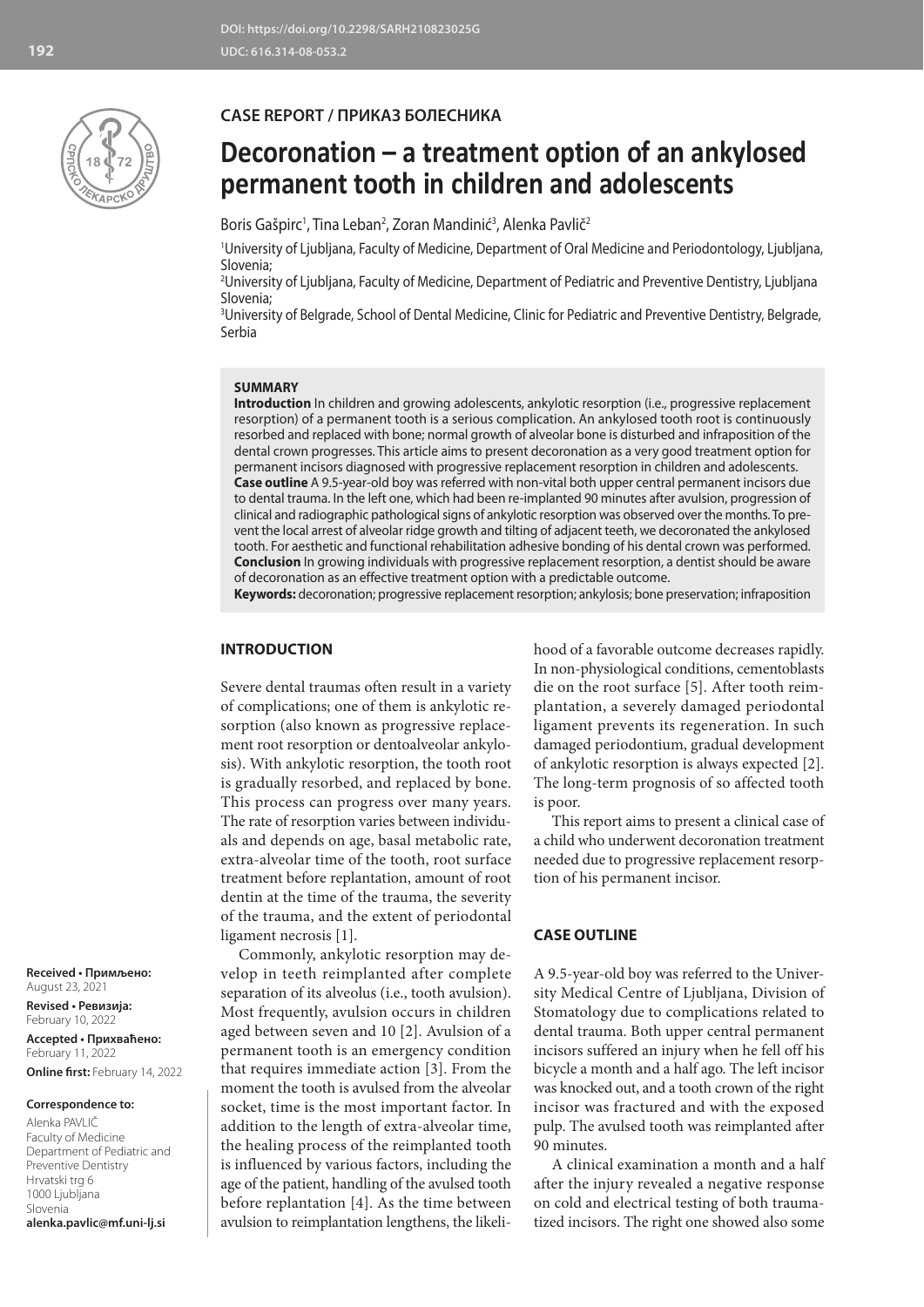

**Figure 1.** Decoronation of ankylosed and infrapositioned upper left central incisor in a 9.5-year-old boy; A – following administration of local anesthesia, a full-thickness buccal mucoperiostal flap is elevated; the palatal tissue is left intact; B – The crown of the ankylozed incisor is cut with a diamond bur 1–2 mm below the alveolar bone crest under continuous saline irrigation; C – the dental crown is removed; D – from the root canal, calcium hydroxide is washed out (Calxyl, O OCO Präparate GmbH, Dirmstein, Germany); E – the root canal is endodontically instrumented and copiously rinsed with saline; F – As bleeding filled the empty root canal; G – the mucoperiosteal flap is repositioned and sutured; H – on x-rays taken two months after the dental trauma (the incisor was reimplanted 1.5 hours after avulzion); I – after decoronation

tenderness on palpation and was pathologically mobile. X-ray taken at this visit displayed inflammatory and replacement resorption of the right and left incisor, respectively. Therefore, we started root canal treatment of both non-vital teeth.

Seven weeks later, a root canal of the right incisor was tightly sealed with guttapercha and root canal sealer AH Plus (Dentsply Sirona, York, PE, USA). In the root canal of the left incisor, calcium hydroxide (Calxyl, OCO Präparate, Dirmstein, Deutschland) was replaced periodically, with the tight placement of temporary coronary filling after each section.

Six months after dental trauma, minor infraoccusion was already observed. High metal percussion sound and decreased mobility of the tooth were also noted. Over the months, we observed progression of clinical (e.g., infraocclusion) and radiographic pathological signs (disappearance of the width of the periodontal ligament, progression of the root resorption, and its replacement with bone). Two years after the occurrence of dental trauma, decoronation of the ankylosed tooth crown was performed to prevent



**Figure 2.** After decoronation; A – the cut tooth crown is thoroughly cleaned, the pulp chamber filled in layers with composite; B and C – appropriately shaped; D – the palatal surfaces of the crown and both adjacent teeth are then etched with 37% phosphoric acid, washed, and dried; this is followed by application and polymerization of an adhesive, adjustment of resin-soaked polyethylene fibers, and application and polymerization of low-viscosity composite; the result is the immediate aesthetic and functional outcomes, with which the patient is also satisfied

the local arrest of alveolar ridge growth and tilting of adjacent teeth (Figure 1). Immediately afterward, the boy was aesthetically and functionally rehabilitated with his dental crown (Figure 2).

This case report was approved by the institutional ethics committee, and written consent was obtained from the patient for the publication of this case report and any accompanying images.

# **DISCUSSION**

Normally during the growth of children, the forces of periodontal and gingival fibers allow bone apposition on top of the interdental septum [6]. In the area of an ankylosed tooth, with partly or completely resorbed periodontal fibers, the marginal bone development terminates and the tooth eruption arrests. Due to cessation of the formation of the alveolar bone formation, infraposition of an ankylosed tooth develops, which may result in an unaesthetic dento-gingival complex and/or a complication in future prosthetic rehabilitation [4]. Furthermore, the still present interdental fibers between the ankylosed tooth and the adjacent ones cause tipping of the adjacent teeth as they continue to erupt. In the growing patient, progressive replacement resorption not only leads to the inevitable loss of the traumatized tooth but also affects the alveolar bone formation and the eruption of adjacent teeth [7, 8].

A slowly progressive resorption process of the ankylotic root allows the dentist to decide on the appropriate timing for therapy; the prosthetic rehabilitation can be a postponement to an appropriate time. The ankylotic tooth should be monitored regularly, without any intervention, unless tilting of adjacent teeth or moderate infraposition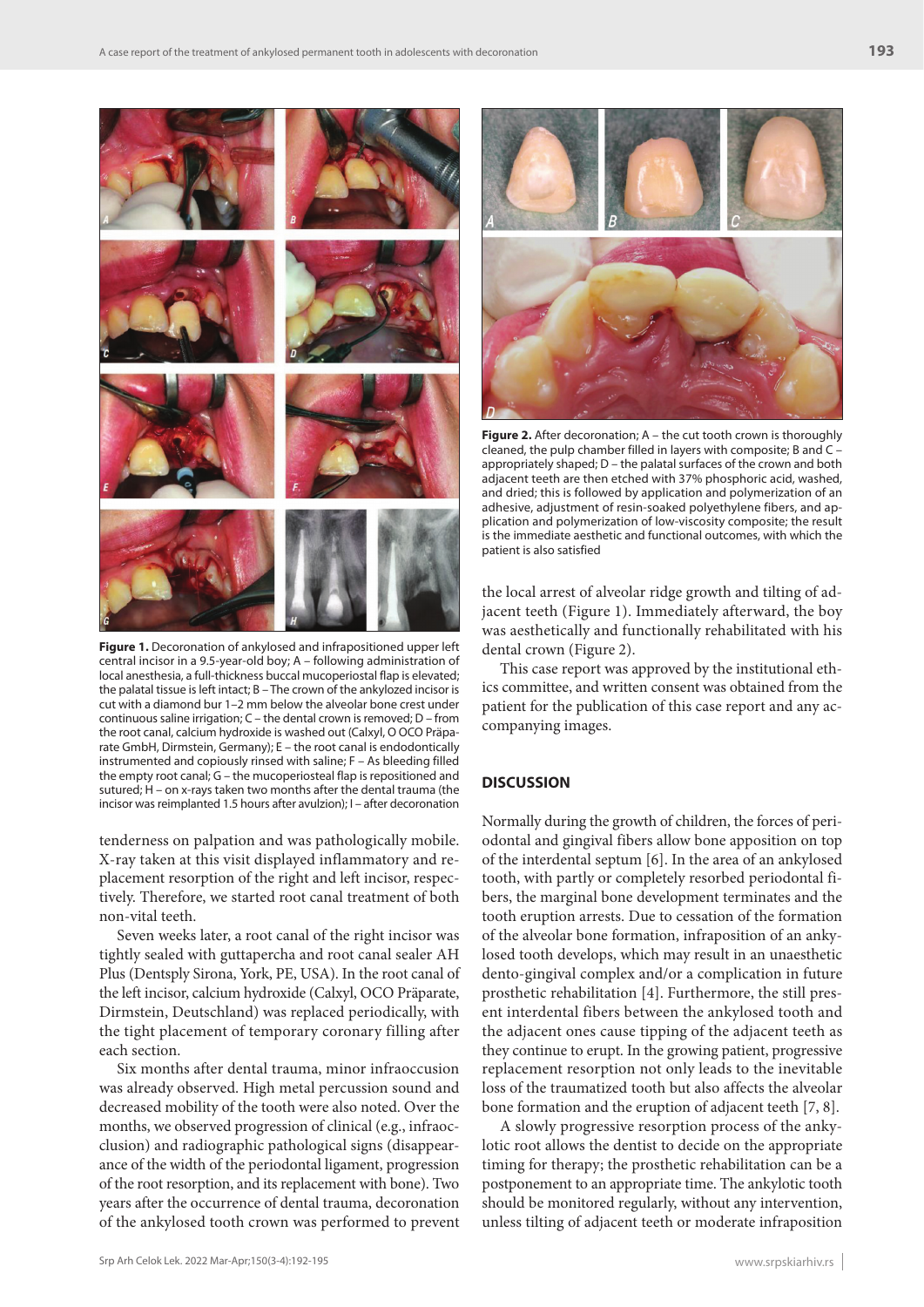develops. The progression of infraposition depends on the age, gender, and skeletal growth pattern of the patient [8]. Cases with severe infraposition of ankylosed teeth indicate serious aesthetic and functional disturbances. To avoid such complications, one or more appropriate treatment procedures should be performed in a timely manner.

Unlike in an adult patient, in growing individuals' therapy with a dental implant is not recommended. Osseointegrated implants lack the compensatory growth mechanism of the natural teeth; in young patients' implants behave similarly to ankylosed teeth. It is not until skeletal growth and development are completed that the placement of dental implants can be considered [4]. Immediate extraction upon diagnosis of irreversible ankylosis is also not routinely recommended. Extraction of the ankylosed tooth often leads to major bone loss, compromising the subsequent implantation and prosthetic solutions [5].

Decision on the selected treatment of ankylosed permanent teeth should include additional considerations, such as diagnosis of adjacent teeth, type of occlusion, age of the patient, and the root development of potential donor teeth if autotransplantation is planned [9]. In some cases, orthodontic space closure provides esthetic solution and rehabilitation of the alveolar bone ridge. Composite built-up of a crown improve the appearance of an orthodontontically-translocated tooth. Autotransplantation of a premolar is also an alternative treatment option in a child. Viable periodontal ligament of the transplanted tooth will induce continuous development of bone formation and if necessary, enable orthodontic treatment [10]. The premolar crown builds up with composite and the gradual grinding of the tip of the palatal cusp will provide the appropriate esthetics.

In the majority of pediatric cases with progressive replacement resorbtion, decoronation is a highly recommended treatment option with a predictable success. Yet, many clinicians are unaware of this treatment option [5]. Decoronisation can be performed in a patient in whom an implant or a dental bridge replacement is planned in the future, and has no medical, surgical or orthodontic contraindications [4]. Following decoronation, the patient should be provided with optimal interim dental rehabilitation. This decision on the selected rehabilitation may be influenced by the occurrence of dental caries, the eruption of adjacent teeth, occlusion, presence or absence of tooth buds, and the future planned dental treatment. If subsequent implant insertion is foreseen, it is especially advisable to keep adjacent teeth intact.

With decoronation and removal of the filling material from the root canal, the volume of the alveolar bone ridge is preserved. If the entire crown (i.e., enamel) and the root-canal filling have been completely removed, root resorption is predictable. Within a few years, no remnants of decoronated root can be observed on X-rays [5]. Given subsequent implant placement, decoronation facilitate future rehabilitation with minimal or no ridge augmentation procedures.

A dentist should be familiar with the treatment options for ankylosed permanent teeth. In growing individuals, decoronation is a treatment option that allows proper eruption of adjacent teeth and preservation of alveolar bone, provides good immediate rehabilitation with quality functional and dental aesthetic appearance, and facilitates future planned prosthetic and/or implant rehabilitation.

#### **Conflict of interest:** None declared.

#### **REFERENCES**

- 1. Albertsson J, Lauridsen E, Andreasen JO, Gerds TA, Andersson L. The risks of ankylosis of 89 avulsed human teeth stored in saliva prior to replantation-A re-evaluation of a long-term clinical study. Dent Traumatol. 2021;37(4):537–45.
- 2. Yoon H, Song M. Long-Term Retention of Avulsed Maxillary Incisors with Replacement Root Resorption: A 9-Year Follow-Up. Case Reports Case Rep Dent.2021; 2021:8872859.
- Perić T, Marković D, Petrović B. Mineral trioxide aggregate for the treatment of external root resorption in an avulsed immature tooth – ten years of follow-up. Srp Arh Celok Lek. 2020;148(3– 4):231–5.
- 4. Cohenca N, Stabholz A. Decoronation a conservative method to treat ankylosed teeth for preservation of alveolar ridge prior to permanent prosthetic reconstruction: literature review and case presentation. Dent Traumatol. 2007;23(2):87–94.
- 5. Consolaro A, Ribeiro Júnior PD, Cardoso MA, Oliveira Miranda DA, Salfatis M. Decoronation followed by dental implants placement: fundamentals, applications and explanations. Dental Press J Orthod. 2018;23(1):24–36.
- 6. Denes BJ, Ait-Lounis A, Wehrle-Haller B, Kiliaridis S. Core Matrisome Protein Signature During Periodontal Ligament Maturation From Pre-occlusal Eruption to Occlusal Function. Front Physiol. 2020;11:174.
- 7. Krug R, Kremeier K, Krastl G. Long-term retention of avulsed maxillary permanent incisors replanted after prolonged nonphysiological storage. Dent Travmatol. 2019;35(2):147–52.
- 8. Zhang L, Wang M, Xue L, Zhou W, Zhang X, Jin L, et al. A retrospective analysis of the optimal time and psychological impact of decoronation in children and adolescents. Dent Traumatol. 2021;37(3):440–6.
- 9. Kafourou V, Tong HJ, Day P, Houghton N, Spencer RJ, Duggal M. Outcomes and prognostic factors that influence the success of tooth autotransplantation in children and adolescents. Dent Traumatol. 2017;33(5):393–9.
- Rohof ECM, Wouter Kerdijk W, Jansma J, Christos Livas C, Yijin Ren Y. Autotransplantation of teeth with incomplete root formation: a systematic review and meta-analysis. Clin Oral Investig. 2018;22(4):1613–24.